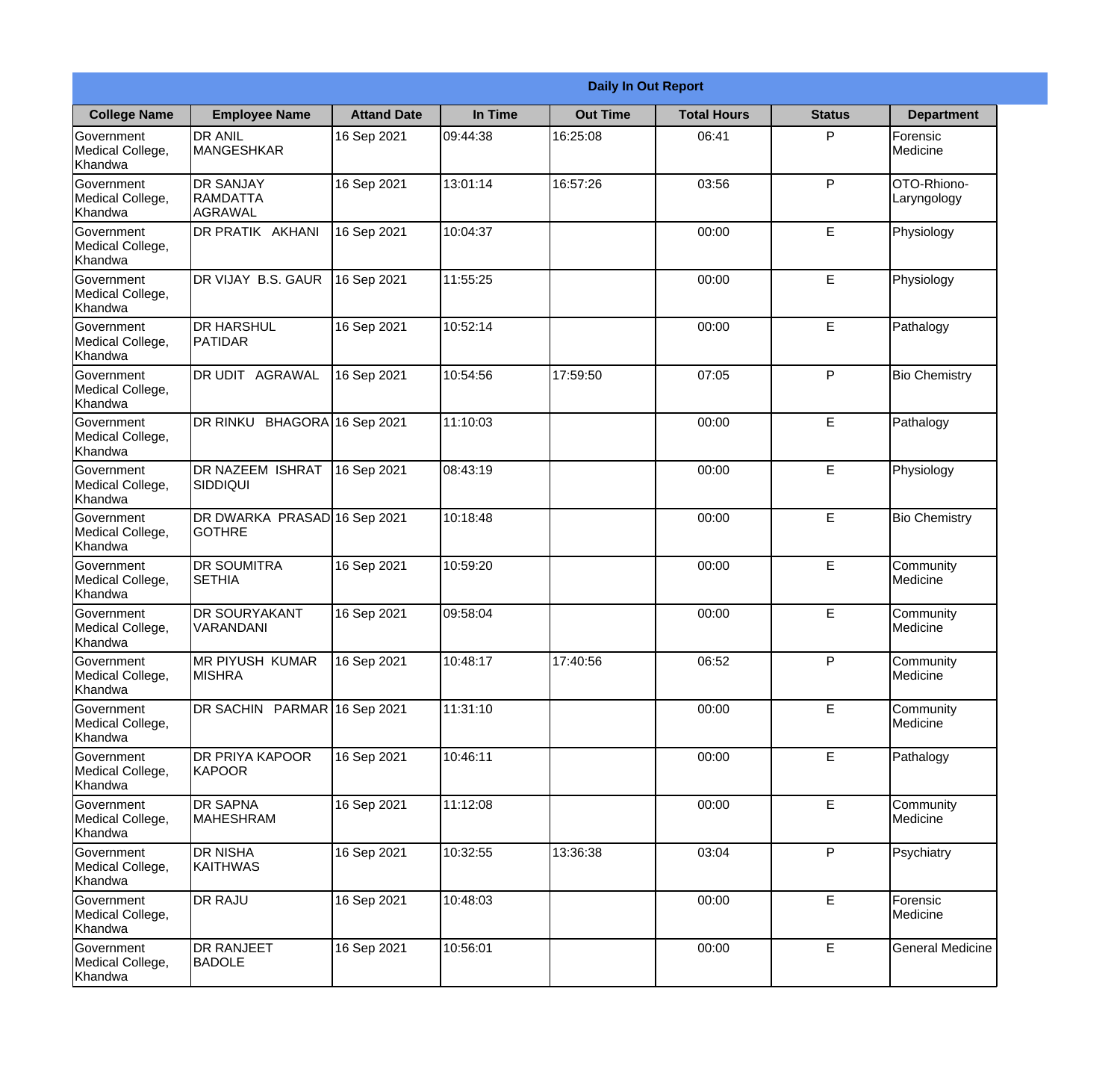| <b>Designation</b>                  | <b>Category</b>     |
|-------------------------------------|---------------------|
| Assistant Professor   Para Clinical |                     |
| Professor                           | Clinical            |
| Assistant Professor   Non Clinical  |                     |
| Associate Professor Non Clinical    |                     |
| Assistant Professor   Para Clinical |                     |
| Associate Professor Non Clinical    |                     |
| Assistant Professor   Para Clinical |                     |
| Professor                           | <b>Non Clinical</b> |
| Demonstrator/Tutor   Non Clinical   |                     |
| <b>Assistant Professor</b>          | Para Clinical       |
| Demonstrator/Tutor   Para Clinical  |                     |
| Statistician                        | Para Clinical       |
| Assistant Professor   Para Clinical |                     |
| Demonstrator/Tutor   Para Clinical  |                     |
| Associate Professor Para Clinical   |                     |
| <b>Assistant Professor</b>          | Clinical            |
| Demonstrator/Tutor   Para Clinical  |                     |
| Assistant Professor   Clinical      |                     |

## **Daily In Out Report**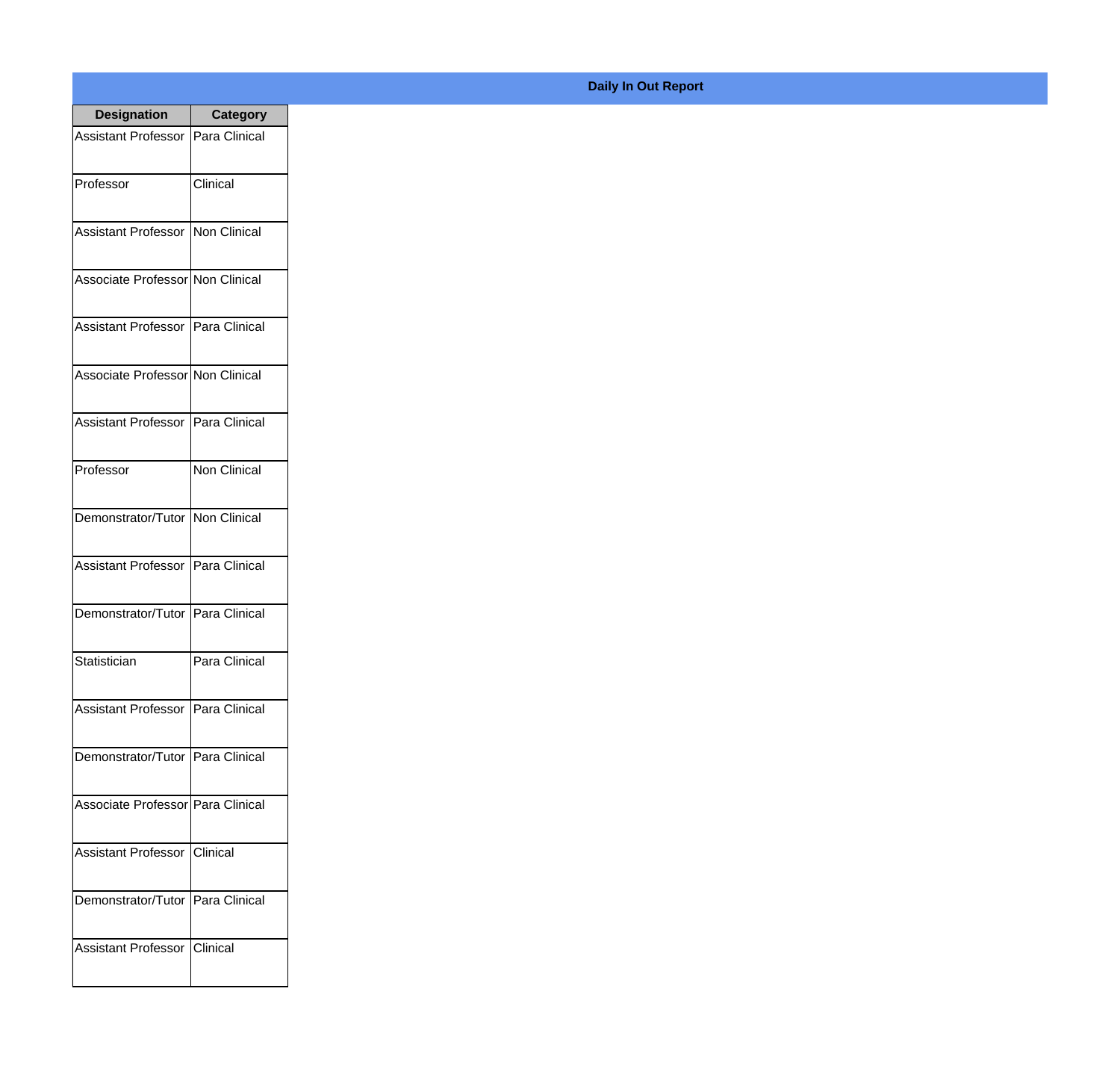|                                                         |                                                  |             |          |          | <b>Daily In Out Report</b> |              |                             |
|---------------------------------------------------------|--------------------------------------------------|-------------|----------|----------|----------------------------|--------------|-----------------------------|
| Government<br>Medical College,<br>Khandwa               | <b>DR ASHOK</b><br><b>BHAUSAHEB NAJAN</b>        | 16 Sep 2021 | 10:44:19 | 16:24:56 | 05:40                      | P            | Forensic<br>Medicine        |
| <b>Government</b><br>Medical College,<br>Khandwa        | <b>DR NITESHKUMAR</b><br>Ikishorilal<br>IRATHORE | 16 Sep 2021 | 10:29:54 |          | 00:00                      | E            | Pharmacology                |
| <b>Government</b><br>Medical College,<br>Khandwa        | IDR PRIYESH<br><b>MARSKOLE</b>                   | 16 Sep 2021 | 11:11:57 |          | 00:00                      | E            | Community<br>Medicine       |
| Government<br>Medical College,<br>Khandwa               | <b>DR SANGEETA</b><br><b>CHINCHOLE</b>           | 16 Sep 2021 | 11:22:11 |          | 00:00                      | E            | Physiology                  |
| <b>Government</b><br>Medical College,<br><b>Khandwa</b> | DR NISHA MANDLOI<br><b>IPANWAR</b>               | 16 Sep 2021 | 17:26:31 |          | 00:00                      | E.           | Obstetrics &<br>Gynaecology |
| Government<br>Medical College,<br>Khandwa               | <b>DR NANDINI</b><br><b>DIXIT</b>                | 16 Sep 2021 | 12:27:47 |          | 00:00                      | E            | Paediatrics                 |
| <b>Government</b><br>Medical College,<br>Khandwa        | IDR SATISH<br><b>CHANDEL</b>                     | 16 Sep 2021 | 09:47:36 |          | 00:00                      | E            | Pharmacology                |
| Government<br>Medical College,<br>Khandwa               | DR JITENDRA<br><b>AHIRWAR</b>                    | 16 Sep 2021 | 12:38:02 |          | 00:00                      | E            | Pathalogy                   |
| Government<br>Medical College,<br>Khandwa               | <b>DR MUKTESHWARI</b><br><b>GUPTA</b>            | 16 Sep 2021 | 11:19:08 | 17:25:36 | 06:06                      | P            | Pharmacology                |
| Government<br>Medical College,<br>Khandwa               | <b>DR PURTI AGARWAL</b><br><b>SAINI</b>          | 16 Sep 2021 | 10:54:31 |          | 00:00                      | E            | Pathalogy                   |
| Government<br>Medical College,<br>Khandwa               | DR YASHPAL RAY                                   | 16 Sep 2021 | 11:22:28 |          | 00:00                      | E            | Anatomy                     |
| <b>Government</b><br>Medical College,<br>Khandwa        | RENU<br>WAGHMARE                                 | 16 Sep 2021 | 11:44:01 | 17:50:49 | 06:06                      | $\mathsf{P}$ | Community<br>Medicine       |